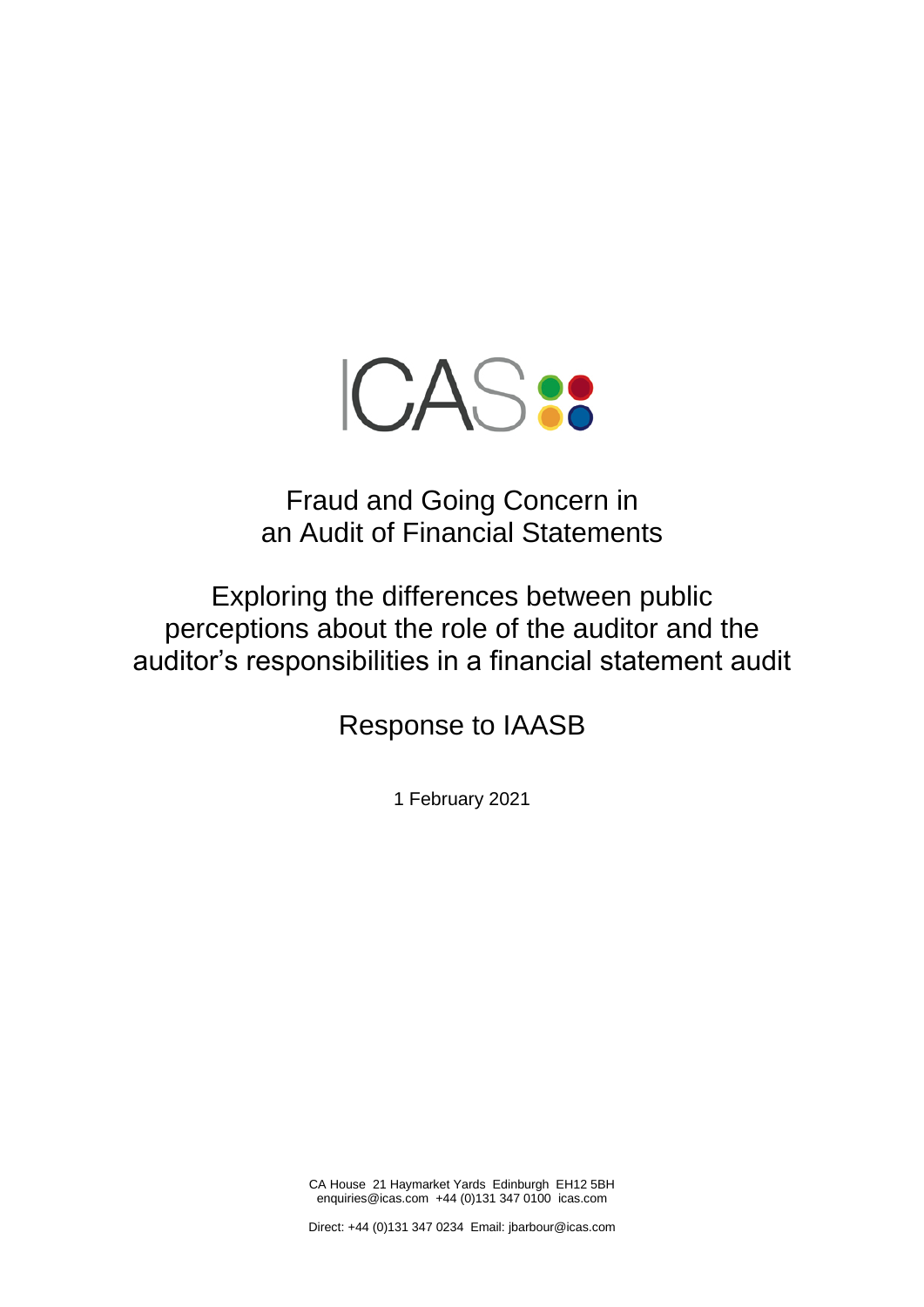#### **INTRODUCTION**

ICAS welcomes the opportunity to comment on the IAASB's discussion paper, Fraud and Going Concern in an Audit of Financial Statements.

Our CA qualification is internationally recognised and respected. We are a professional body of over 22,000 members who work in the UK and in more than 100 countries around the world. Our members represent different sizes of accountancy practice, financial services, industry, the investment community and the public sector. Almost two thirds of our working membership work in business, many leading some of the UK's and the world's great companies.

Our Charter requires its committees to act primarily in the public interest, and our responses to consultations are therefore intended to place the public interest first. Our Charter also requires us to represent our members' views and to protect their interests, but in the rare cases where these are at odds with the public interest, it is the public interest which must be paramount.

Any enquiries should be addressed to James E Barbour, Director, Policy Leadership [jbarbour@icas.com](mailto:jbarbour@icas.com)

#### **General comments**

#### *Need for involvement of all actors*

We commend the IAASB for taking forward this initiative. As the IAASB notes the debate is timely and such is its nature that it is vital to enhancing confidence in financial reporting. As is noted in the discussion paper the IAASB can increase what it requires of auditors in the areas of fraud and going concern, however, it cannot narrow the expectation gap alone. The primary responsibility for preventing and detecting fraud rests with directors as it does in relation to assessing whether an entity is entitled to make use of the going concern assumption as the basis for preparing its financial statements. The IAASB, however, only has direct influence over matters affecting auditors and therefore what can be included in auditing standards or guidance. A holistic approach requiring efforts from all of the actors involved in the financial reporting ecosystem is essential if fraud and going concern are to be appropriately addressed. However, issues such as the lack of global standards on corporate governance do bring challenges in that regard.

#### *Importance of Corporate Culture*

We firmly believe that leadership that promotes an organisational culture of honesty and ethical behaviour, is a key element of helping to prevent fraud. ICAS launched its [the Power of One ethics](https://www.icas.com/professional-resources/ethics/resources-and-support/ethics-and-the-power-of-one) initiative in 2015 that recognised the importance of ethical leadership. IESBA last year also published its final pronouncement on its Role and Mindset project that requires all professional accountants to adopt an "inquiring mind" and also places emphasis on professional accountants to encourage and promote an ethical culture in their respective organisations. It has to be remembered that professional accountants do not just work as auditors but rather in various roles throughout the financial reporting ecosystem. By placing greater focus on their responsibilities, e.g. the inquiring mind and not just accepting information at face value, professional accountants in business will also play a part in mitigating the risk of fraud within organisations. All of those involved in the corporate governance chain, including auditors, should have strong speak-up, listen-up, whistleblow programs in place that both encourage and protect those who make reports. Speak-up lines encourage matters to be flagged at an early stage which can prevent them from escalating into something far more serious.

#### *Effective system of internal controls*

We also believe that a strong focus by management and those charged with governance on having an effective system of internal controls over financial reporting can also play a key part in seeking to mitigate the risk of fraud occurring within an organisation. We do therefore believe that there is merit in jurisdictions considering whether they should impose requirements on directors to attest as to whether the entity concerned does have an effective system of internal control over financial reporting. Consideration would also need to be given to the potential involvement of the auditor, if any, in such attestations.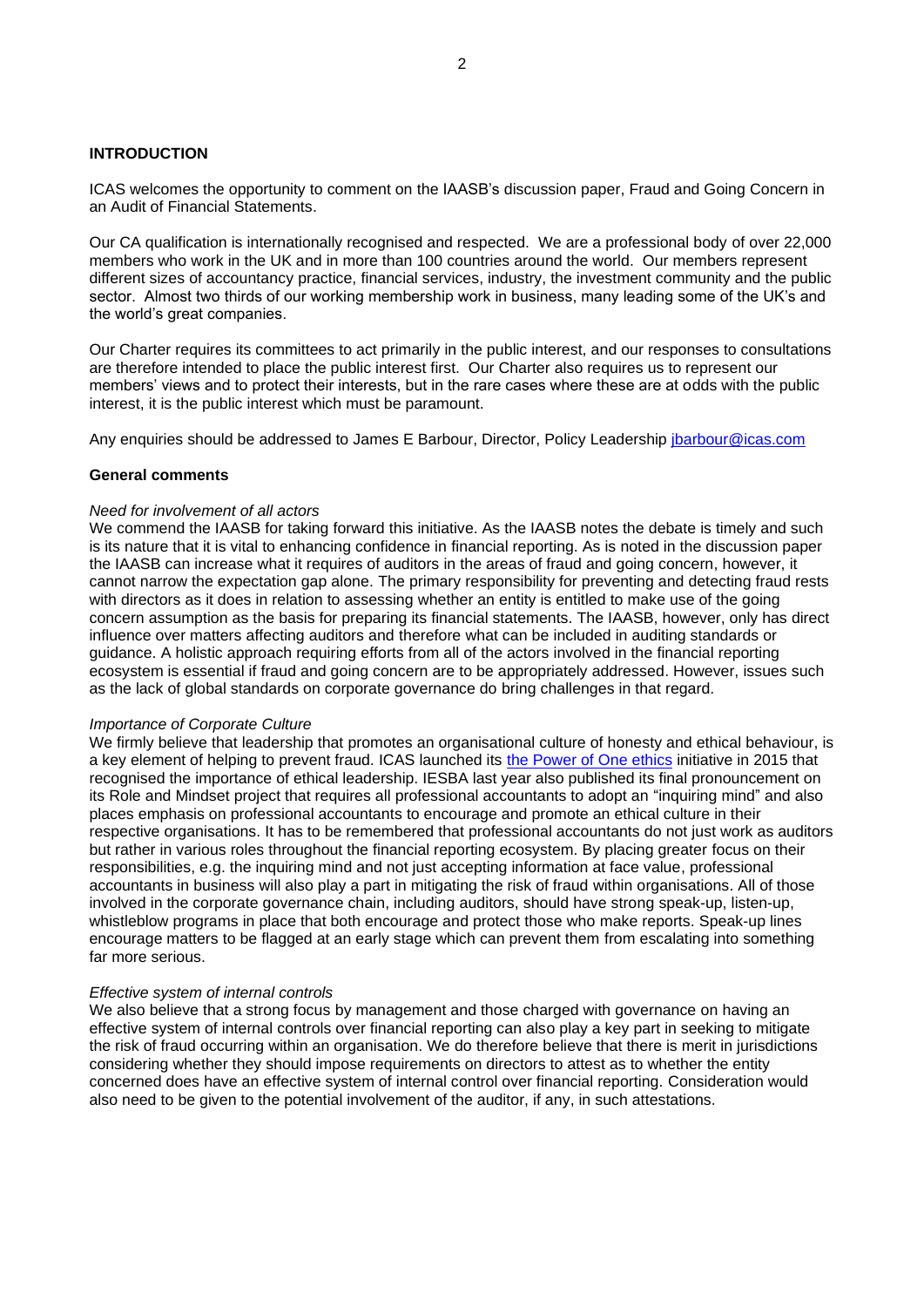#### *IAASB Quality Management Standards and ISA 315 Revisions*

We also believe that the recent approval by the IAASB of its quality management standards and as well as the revisions to ISA 315 which includes a more robust and consistent risk identification and assessment, will help to narrow the performance gap.

#### *Use of forensic specialists*

We are not convinced that the use of forensic specialists should be mandated on the audits of public interest entities. However, consideration of their use by auditors in specific circumstances could be more prominently highlighted in the ISAs but their use should be left to the professional judgement of the auditor.

#### *Automated tools and techniques*

Technological advances, including increased usage of data analytics will also help auditors to enhance their respective fraud detection capabilities and further develop professional scepticism.

## *Going concern*

On going concern, more could be required of the auditors in the shorter term. However, like fraud a holistic approach would be preferable with more being required in the first instance of directors. This would then provide a better foundation from which to build additional requirements for the auditor. Some stakeholders clearly believe that an auditor is providing a guarantee as to the continued existence of the audited entity, which can never be the case. Admittedly, part of the problem lies in the content of the accounting standards which present a low hurdle for an entity to be classed as a going concern, yet there is a high bar for directors having to disclose any "material uncertainties". There is also a limited awareness of the language of going concern. Merely adding to the obligations on auditors would not address this expectation gap.

## *Longer-term viability*

The focus of the IAASB is on going concern. There is evidence that stakeholders are also looking for more information on the long-term viability of a business. That is why we are strongly supportive of the resilience statement approach as recommended by Sir Donald Brydon<sup>1</sup> in the UK. This incorporates and builds on the Going Concern and Viability Statements, and would greatly improve transparency and avoid surprise failures (it is impossible to avoid corporate failure completely). The tiered outlook would address one of the criticisms of the current viability statement regime, whereby corporates may have taken an overly short-term view in their assessments, with a three-year outlook being prominent. However, we would caution that this is a complicated and developing field. The last 12 months have reinforced some of the practical difficulties that boards will encounter trying to predict the speed of change, and the impact of, as yet unknown, future scenarios and external threats.

#### *Cost/benefits*

The costs and benefits of any proposed changes by the IAASB will need to be very carefully considered.

# **Specific questions**

# **Question 1**

In regard to the expectation gap (see Section I):

- (a) What do you think is the main cause of the expectation gap relating to fraud and going concern in an audit of financial statements?
- (b) In your view, what could bSOXe done, by the IAASB and or others (please specify), to narrow the expectation gap related to fraud and going concern in an audit of financial statements?

<sup>1</sup> Assess, Assure and Inform Improving Audit Quality and Effectiveness: Report of the Independent Review Into the Quality and Effectiveness of Audit, (2019)

[https://assets.publishing.service.gov.uk/government/uploads/system/uploads/attachment\\_data/file/852960/brydon-review-final](https://assets.publishing.service.gov.uk/government/uploads/system/uploads/attachment_data/file/852960/brydon-review-final-report.pdf)[report.pdf](https://assets.publishing.service.gov.uk/government/uploads/system/uploads/attachment_data/file/852960/brydon-review-final-report.pdf)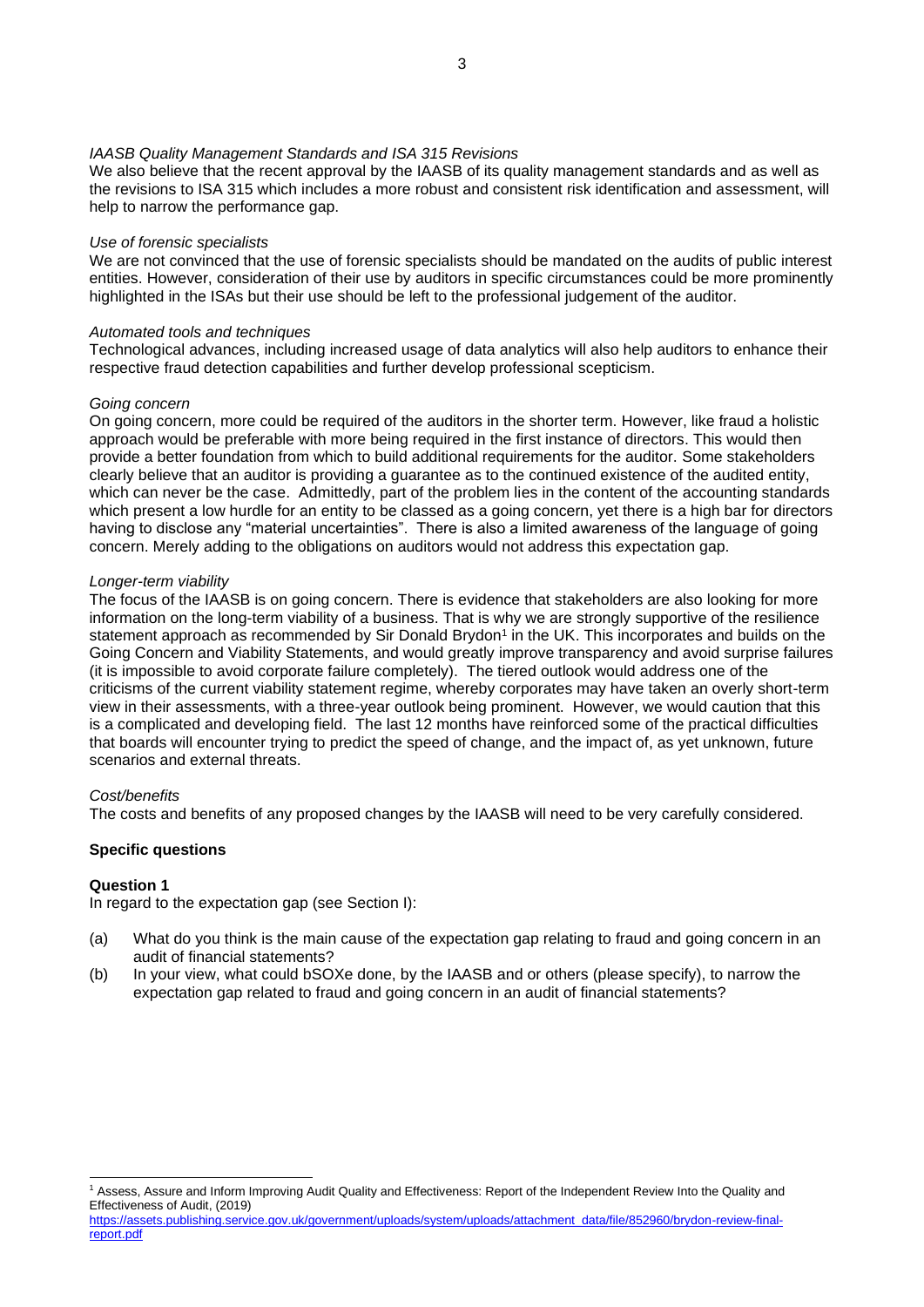#### **Response 1**

(a) We note the audit expectations gap model adopted by the IAASB for the purposes of this paper. From the model used by the IAASB, the main cause in our view is the "knowledge gap", i.e. the difference between what the public thinks auditors do and what auditors actually do. This recognises that the public may misunderstand the role of auditors and the requirements of the auditing standards. We do need to be careful here, however, as to regards what constitutes "the public". Given the inherent complexities associated with business, and indeed financial reporting, it is questionable whether it would be possible for an average member of the public to properly understand the purpose and objectives of an audit. Therefore, we believe that closing the perceptions gap has to be targeted at a particular group, e.g. an informed investor or equivalent in relation to the audits of public interest entities to have any real hope of closing this gap.

We would also note that as the IAASB highlights there is an information gap which may be consumed within the knowledge gap. Auditors with their privileged access to company records and personnel are in possession of far more information about an entity than is reported in their audit report. One of the key aspects of that is information relating to any weaknesses in internal controls that are reported to those charged with governance. Whilst they have always been important, internal controls are taking on even more importance nowadays given the rapid development of new technology. Efforts targeted at improving an entity's system of internal controls should help to reduce the risk of fraud occurring in the first place and, where it does occur, of detecting the particular fraud in question. Therefore, at a jurisdictional level we believe that there is merit in jurisdictions considering whether they should impose requirements on directors of public interest entities to attest as to whether the entity concerned has an effective system of internal control over financial reporting. The more effective such systems are, and we fully appreciate that they cannot be absolute, the less is the risk that these controls can be bypassed, or circumvented by management. We need to build on strong foundations, audit is at a disadvantage if an entity does not have in place an effective system of internal control. Such jurisdictions could also decide on the extent to which the auditor should provide assurance, if any, over such attestations. Such developments would help to improve the financial reporting ecosystem. In those UK companies which are subject to the US SOX regime there is general acceptance that this has led to a better control environment within those organisations.

(b) With respect to fraud, a first stage would be to provide greater clarity in ISA 240 as to the responsibilities of the auditor. The UK FRC has recently consulted on proposed revisions to the UK version of ISA 240 which we believe better clarify the auditor's responsibilities in relation to fraud and promote a more consistent and robust approach to those responsibilities. We would therefore draw the IAASB's attention to the FRC's proposed changes which include requirements and guidance to enhance the auditors' procedures to identify and assess risks of material misstatement due to fraud and to plan and perform procedures responsive to those risks.

In terms of future steps, we believe there is a need for discussions to take place with regulatory bodies around the globe to try and arrive at a more holistic approach to addressing fraud in the corporate environment. Matters such as internal controls, responsibilities of directors and requirements of financial reporting standards should be considered. A holistic approach would then depend on additional requirements being placed on directors. This could follow the approach as envisioned in Sir Donald Brydon's report, however, this will be difficult to achieve at the global level and to some extent will require to be jurisdiction specific.

# **Question 2**

This paper sets out the auditor's current requirements in relation to fraud in an audit of financial statements, and some of the issues and challenges that have been raised with respect to this (see Sections II and IV). In your view:

(a) Should the auditor have enhanced or more requirements with regard to fraud in an audit of financial statements? If yes, in what areas?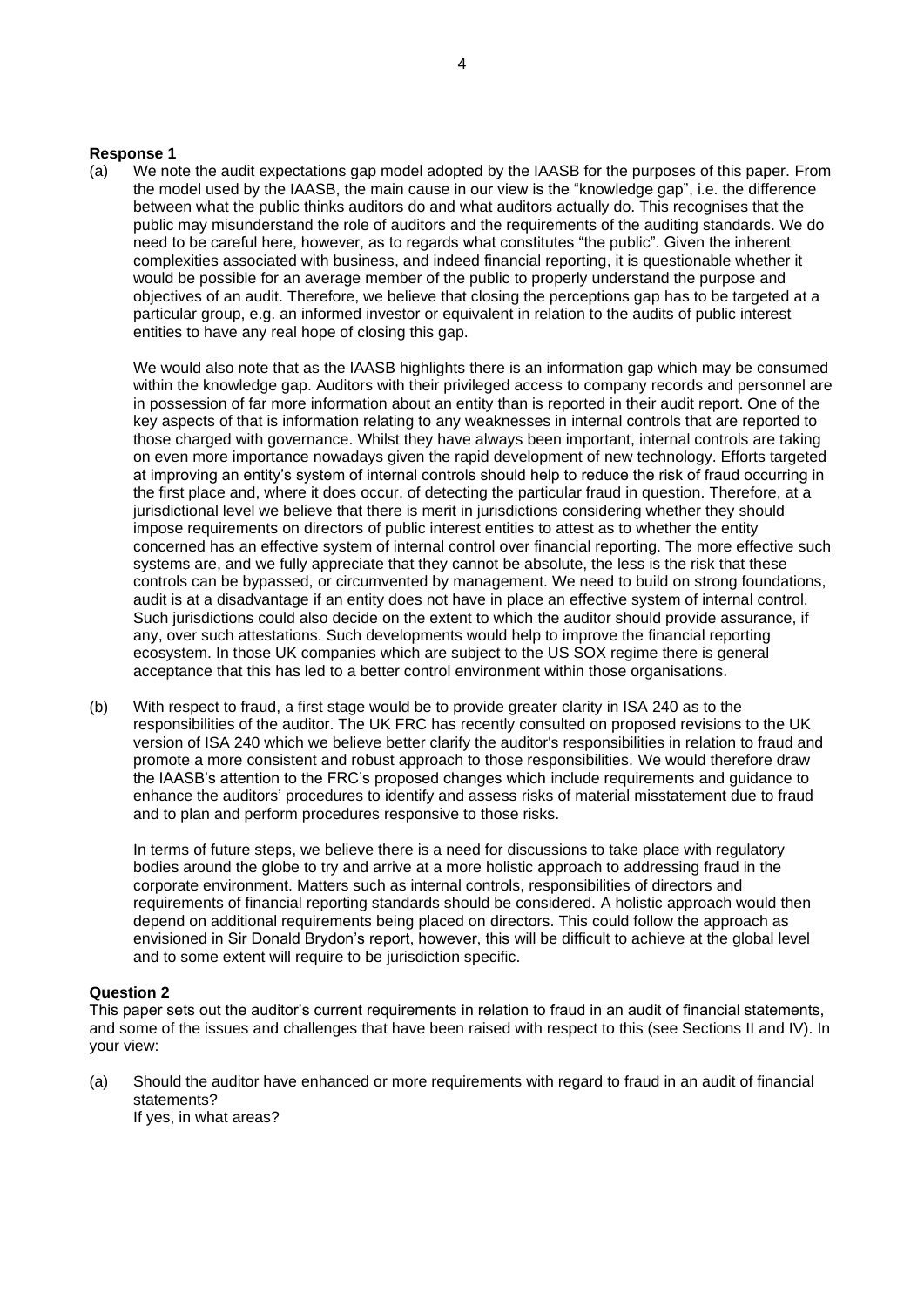- (b) Is there a need for enhanced procedures only for certain entities or in specific circumstances?1 If yes:
	- (i) For what types of entities or in what circumstances?
	- (ii) What enhancements are needed?
	- (iii) Should these changes be made within the ISAs or outside the scope of an audit (e.g., a different engagement)? Please explain your answer.
- (c) Would requiring a "suspicious mindset" contribute to enhanced fraud identification when planning and performing the audit? Why or why not?
	- (i) Should the IAASB enhance the auditor's considerations around fraud to include a "suspicious mindset"? If yes, for all audits or only in some circumstances?
- (d) Do you believe more transparency is needed about the auditor's work in relation to fraud in an audit of financial statements? If yes, what additional information is needed and how should this information be communicated (e.g. in communications with those charged with governance, in the auditor's report, etc.)?

## **Response 2a**

Firstly, we believe it is essential that it is remembered that the primary responsibility in relation to the prevention and detection of fraud rest with the directors of the entity. Therefore, we are supportive of a more holistic approach, that will involve additional requirements on those charged with governance. However, such an approach is not within IAASB's mandate which is solely focussed on setting standards for auditors. Therefore, whilst we believe there is scope for enhancement of the auditor's procedures, these would be most beneficial in an environment in which additional responsibilities are also being placed on those charged with governance of an entity.

That said, we do believe there is room for improving extant ISA 240 and would flag the proposals in the recent consultation by the UK FRC which proposed a number of enhancements to the standard. These including those intended to further promote the exercise of professional scepticism by the auditor and the addition of new paragraphs requiring that the auditor shall determine whether the engagement team requires specialised skills or knowledge to perform particular procedures and, that if the auditor identifies a misstatement due to fraud or suspected fraud, the auditor shall determine whether a forensic expert is needed to investigate further.

#### **Response 2b**

- (i) There is in our view a need to focus primarily on the audits of public interest entities, although some enhancements may well be scalable to other entities.
- (ii) We believe that in the first instance consideration should be focussed on what enhancements could be made to the existing ISAs.
- (iii) In terms of another engagement, entities are free to engage a firm to perform a more specific forensic assurance type engagement if that is what they require. Directors should engage with their shareholders to determine if there is a demand for any such assurance to be provided.

#### **Response 2c**

We are not convinced that starting from the premise of adopting a "suspicious mindset" is necessarily conducive to high quality audits and therefore do not believe that such an approach should be mandated. However, there would appear merit in further exploring the approach that has been adopted in Japan which appears to require more of the auditor in certain specific circumstances, particularly when the auditor has determined that any suspicion of a material misstatement due to fraud exists. Please also see our comments in our response to question 2a above.

Whilst we would not mandate the adoption of a "suspicious mindset" we do believe, however, that there is more that can be done by means of the firms with regards to training. Several audit firms have already taken steps to enhance their training in this regard and that is to be welcomed.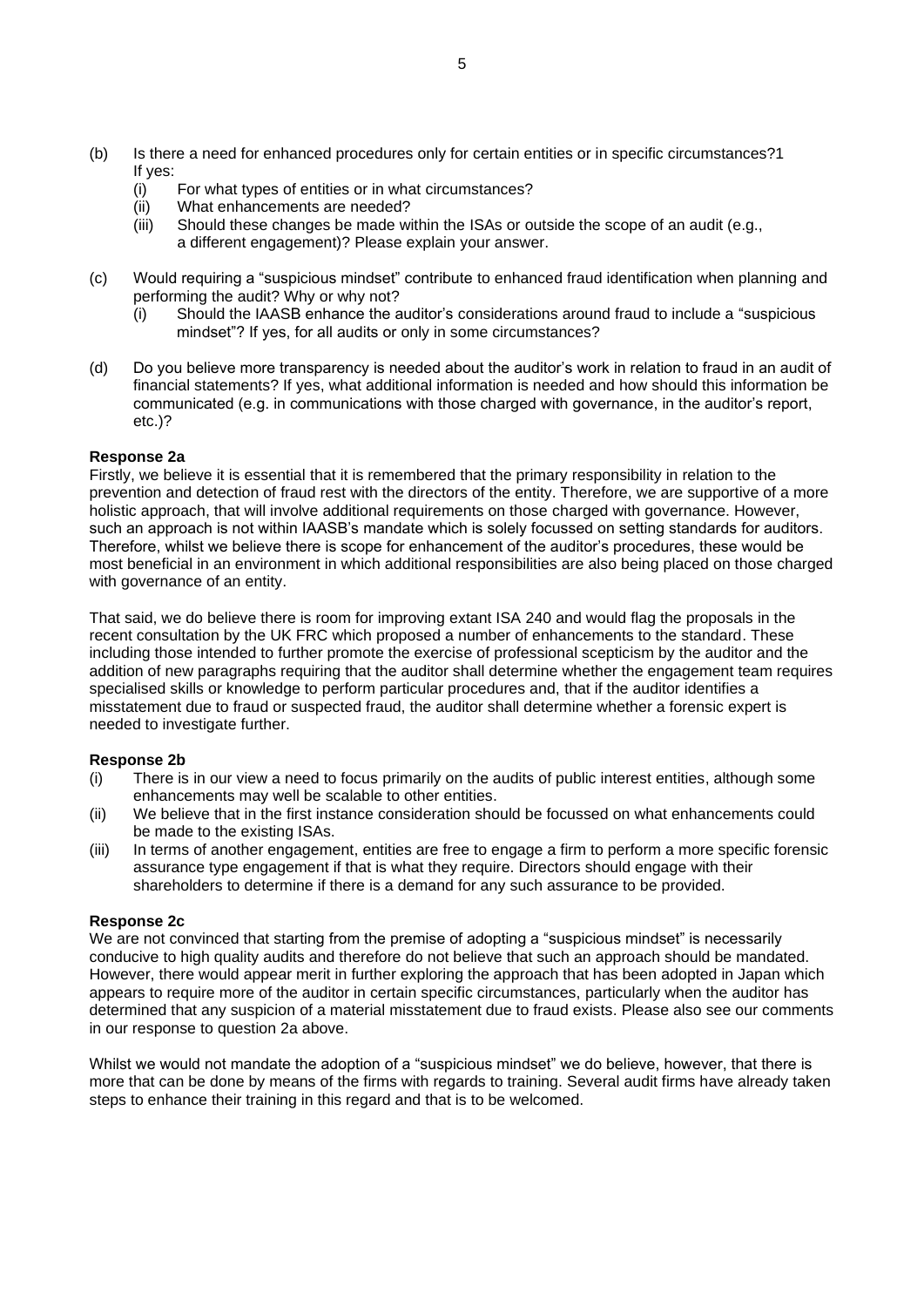We do also believe that auditors should consider more external factors and sources of information to better inform their understanding of the entity being audited and to better assess its financial performance and position. Given its very nature, collusion is difficult to detect when only using information from inside the entity being audited. Therefore, consideration might be given by the auditor to accessing information from outside the entity to get better insights into the performance of the audited entity. Such additional audit procedures might include performing key ratio analysis comparisons with competitors which may help to identify any areas where the entity may appear to be an outlier.

We would also highlight that the UK FRC recently consulted on whether the rebuttable presumption that there are risks of fraud in revenue recognition should be extended to other account balances, transactions or disclosures for which such a rebuttable presumption should be established. We believe that such matters should be left to the professional judgement of the auditor and therefore would not support widening the scope of the extant rebuttable presumption. Currently, in the midst of this Covid-19 pandemic, many businesses and individuals are under extreme financial pressure. Therefore, in the current environment it would appear a reasonable assumption that the financial statements of some businesses may be more susceptible to material irregularities in a range of areas as a consequence of error and/or fraud. It will therefore be key for audit teams to look at a broad range of risks relevant to the entity being audited.

# **Response 2d**

Yes, we are supportive of increased transparency, however, we question whether this will provide the silver bullet or indeed have a greater than minimal impact on the current situation. There is a need for a wider debate as to what more the auditor could do and the related costs and benefits associated with such extra work. Mandating a forensic phase to the audit would add additional cost and may provide benefit but is the related cost one that stakeholders believe is worth paying.

## **Question 3**

This paper sets out the auditor's current requirements in relation to going concern in an audit of financial statements, and some of the issues and challenges that have been raised with respect to this (see Sections III and IV). In your view:

- (a) Should the auditor have enhanced or more requirements with regard to going concern in an audit of financial statements? If yes, in what areas?
- (b) Is there a need for enhanced procedures only for certain entities or in specific circumstances? If yes:
	- (i) For what types of entities or in what circumstances?
	- (ii) What enhancements are needed?
	- (iii) Should these changes be made within the ISAs or outside the scope of an audit (e.g., a different engagement)? Please explain your answer.
- (c) Do you believe more transparency is needed:
	- (i) About the auditor's work in relation to going concern in an audit of financial statements? If yes, what additional information is needed and how should this information be communicated (e.g., in communications with those charged with governance, in the auditor's report, etc.)?
	- (ii) About going concern, outside of the auditor's work relating to going concern? If yes, what further information should be provided, where should this information be provided, and what action is required to put this into effect?

# **Response 3(a)**

Yes, we believe this to be case. In the shorter-term these could follow a similar approach to those of the UK FRC which revised its version of ISA 570 in 2019 with its enhancement requirements becoming applicable for periods commencing on or after 15 December 2019. The revisions require:

- Greater work on the part of the auditor to more robustly challenge management's assessment of going concern, incorporating thorough testing of the adequacy of supporting evidence and evaluation of the risk of management bias.
- Greater use of the viability statement (for entities who apply the UK Corporate Governance Code).
- New enhanced reporting requirements for auditors.
- A stand back requirement when the auditor draws their conclusions on going concern in consideration of all evidence obtained, whether corroborative or contradictory.